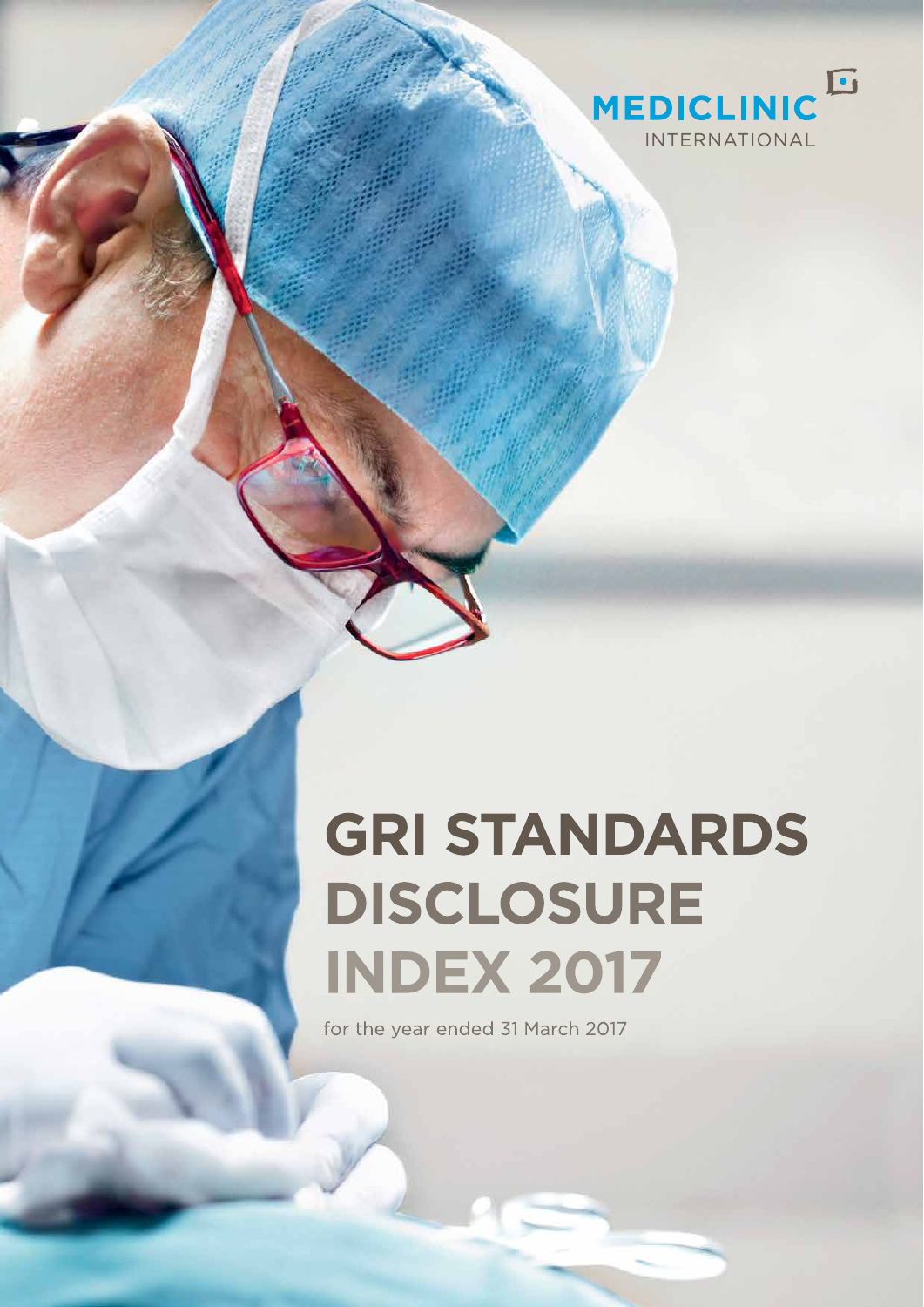## **GRI STANDARDS DISCLOSURE INDEX**

The disclosure index below identifies the location of the general and specific standard disclosures required by the Sustainability Reporting Standards developed by the Global Reporting Initiative ("**GRI Standards**"), although all may not be entirely in accordance with the GRI Standards. The **Sustainable Development Report** is aligned with the core "in accordance" option of the GRI Standards.

The references included in the index refer to sections of the **Sustainable Development Report** or the Company's **Annual Report** in respect of the financial year ended 31 March 2017, also published on the Company's website at **www.mediclinic.com**.

This disclosure index further includes certain additional disclosures to the extent that such disclosures have not been addressed in either of the aforementioned reports.

Although many of the GRI Standards' disclosures have been reported on by the Company, this disclosure index includes the Group's general standard disclosures and the material specific standard disclosures, based on the Company's materiality assessment referred to on pages 19 and 20 of the **Sustainable Development Report**.

Reference to the assurance of the various aspects is not included in this index. Please refer to the section in the **Sustainable Development Report** explaining the Group's combined assurance model, as referred to in the index below next to 102-56 (External Assurance).

| <b>GRI</b><br><b>STANDARD</b><br><b>DISCLOSURE</b><br><b>REFERENCE</b> | <b>DESCRIPTION</b>                                                                                                                                                                | <b>SECTION OF REPORT</b>                                                                                                                          | <b>PAGE</b><br><b>REFERENCE</b> |
|------------------------------------------------------------------------|-----------------------------------------------------------------------------------------------------------------------------------------------------------------------------------|---------------------------------------------------------------------------------------------------------------------------------------------------|---------------------------------|
|                                                                        | <b>GRI 102: GENERAL DISCLOSURES</b>                                                                                                                                               |                                                                                                                                                   |                                 |
| <b>ORGANISATIONAL PROFILE</b>                                          |                                                                                                                                                                                   |                                                                                                                                                   |                                 |
| $102-1$ to<br>$102 - 7$                                                | Name; activities, brands, products and<br>services; location of headquarters;<br>location of operations; ownership and                                                            | Annual Report:<br>• At a Glance<br><b>Business Model</b>                                                                                          | 5<br>22                         |
|                                                                        | legal form; markets served; scale of<br>the organisation                                                                                                                          | Sustainable Development Report:<br>Corporate Overview                                                                                             | $\overline{4}$                  |
| $102 - 8$                                                              | Information on employees and<br>other workers                                                                                                                                     | Annual Report:<br>• Our Strategy, Progress and Aims                                                                                               | 24                              |
|                                                                        |                                                                                                                                                                                   | Sustainable Development Report:<br>• Material Issue 2: Address<br>shortage of healthcare<br>practitioners (employee<br>recruitment and retention) | 30                              |
| $102 - 9$                                                              | A description of the organisation's<br>supply chain, including its main<br>elements as they relate to the<br>organisation's activities, primary<br>brands, products, and services | Sustainable Development Report:<br>• Material Issue 1: Provide quality<br>healthcare services (procurement<br>and supply chain management)        | 25                              |
| 102-10                                                                 | Significant changes to the<br>organisation and its supply chain                                                                                                                   | Annual Report:<br>Chairman's Statement<br>Chief Executive Officer's Review                                                                        | 8<br>11                         |
| $102 - 11$                                                             | Precautionary Principle or approach                                                                                                                                               | Annual Report:<br>· Risk Management, Principal Risks<br>and Uncertainties                                                                         | 30                              |
| $102 - 12$                                                             | External initiatives                                                                                                                                                              | Sustainable Development Report:<br>Reporting guidelines<br>Assurance<br>$\bullet$                                                                 | 3<br>62                         |
| $102 - 13$                                                             | Membership of associations                                                                                                                                                        | Sustainable Development Report:<br>Stakeholder engagement:<br>industry associations                                                               | 16                              |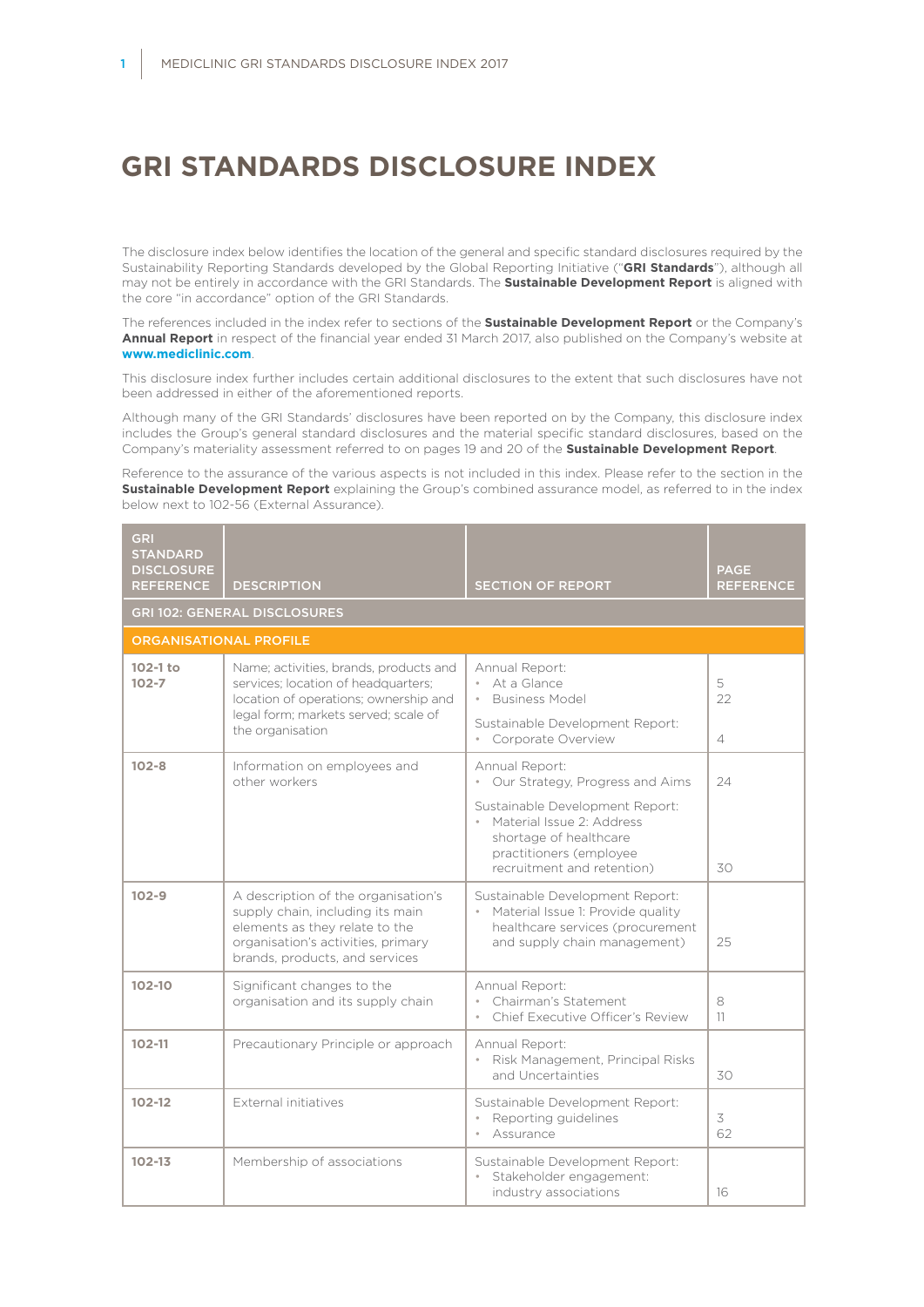| <b>GRI</b><br><b>STANDARD</b><br><b>DISCLOSURE</b><br><b>REFERENCE</b> | <b>DESCRIPTION</b>                                                                                                                                                                                                                                                                                                                                                                                                                                                                                                                                                                                                                                                                                                                                 | <b>SECTION OF REPORT</b>                                                                                                                                                                                                                                                                                    | <b>PAGE</b><br><b>REFERENCE</b>   |
|------------------------------------------------------------------------|----------------------------------------------------------------------------------------------------------------------------------------------------------------------------------------------------------------------------------------------------------------------------------------------------------------------------------------------------------------------------------------------------------------------------------------------------------------------------------------------------------------------------------------------------------------------------------------------------------------------------------------------------------------------------------------------------------------------------------------------------|-------------------------------------------------------------------------------------------------------------------------------------------------------------------------------------------------------------------------------------------------------------------------------------------------------------|-----------------------------------|
|                                                                        | GRI 102: GENERAL DISCLOSURES (continued)                                                                                                                                                                                                                                                                                                                                                                                                                                                                                                                                                                                                                                                                                                           |                                                                                                                                                                                                                                                                                                             |                                   |
| <b>STRATEGY</b>                                                        |                                                                                                                                                                                                                                                                                                                                                                                                                                                                                                                                                                                                                                                                                                                                                    |                                                                                                                                                                                                                                                                                                             |                                   |
| $102 - 14$                                                             | Statement from senior<br>decision-maker                                                                                                                                                                                                                                                                                                                                                                                                                                                                                                                                                                                                                                                                                                            | Sustainable Development Report:<br>• Letter from the Chief<br>Executive Officer                                                                                                                                                                                                                             | $\overline{2}$                    |
| $102 - 15$                                                             | Description of key impacts, risks<br>and opportunities                                                                                                                                                                                                                                                                                                                                                                                                                                                                                                                                                                                                                                                                                             | Annual Report:<br>• Our Strategy, Progress and Aims<br>Chief Executive Officer's Review<br>Risk Management, Principal Risks<br>and Uncertainties<br>• Clinical Performance and<br>Sustainability Committee Report<br>Clinical Services Overview<br>Sustainable Development Report:<br>• Our Material Issues | 24<br>11<br>30<br>111<br>37<br>19 |
| <b>ETHICS AND INTEGRITY</b>                                            |                                                                                                                                                                                                                                                                                                                                                                                                                                                                                                                                                                                                                                                                                                                                                    |                                                                                                                                                                                                                                                                                                             |                                   |
| $102 - 16$                                                             | Values, principles, standards and<br>norms of behaviour                                                                                                                                                                                                                                                                                                                                                                                                                                                                                                                                                                                                                                                                                            | Annual Report:<br>• Corporate Governance Statement                                                                                                                                                                                                                                                          | 73                                |
| $102 - 17$                                                             | Mechanisms for advice and concerns<br>about ethics                                                                                                                                                                                                                                                                                                                                                                                                                                                                                                                                                                                                                                                                                                 | Annual Report:<br>• Corporate Governance Statement<br>• Audit and Risk Committee Report                                                                                                                                                                                                                     | 82<br>122                         |
| <b>GOVERNANCE</b>                                                      |                                                                                                                                                                                                                                                                                                                                                                                                                                                                                                                                                                                                                                                                                                                                                    |                                                                                                                                                                                                                                                                                                             |                                   |
| 102-18 to<br>$102 - 25$                                                | Governance structure of<br>the organisation, including<br>any committees responsible<br>for decisions on economic,<br>environmental and social impacts;<br>process for delegating authority<br>for economic, environmental<br>and social topics; executive-level<br>person responsible for economic,<br>environmental and social topics;<br>process for consultation between<br>stakeholders and highest governing<br>body on economic, environmental<br>and social topics; composition of<br>highest governance body and its<br>committees; Chairman<br>of the highest governance body;<br>nomination and selection process<br>for highest governance body;<br>processes of highest governance<br>body for management of conflicts<br>of interest | Annual Report:<br>Corporate Governance Statement<br>Sustainable Development Report:<br>Governance of Sustainable<br>Development                                                                                                                                                                             | 73<br>9                           |
| $102 - 26$                                                             | Highest governance body's and<br>senior executives' role in the<br>development, approval, and<br>updating of the organisation's<br>purpose, value or mission<br>statements, strategies, policies<br>and goals related to economic,<br>environmental and social topics                                                                                                                                                                                                                                                                                                                                                                                                                                                                              | Annual Report:<br>• Investment Case<br><b>Business Model</b><br>Clinical Performance and<br>Sustainability Committee Report<br>Sustainable Development Report:<br>• Management approach                                                                                                                     | 20<br>22<br>111<br>9              |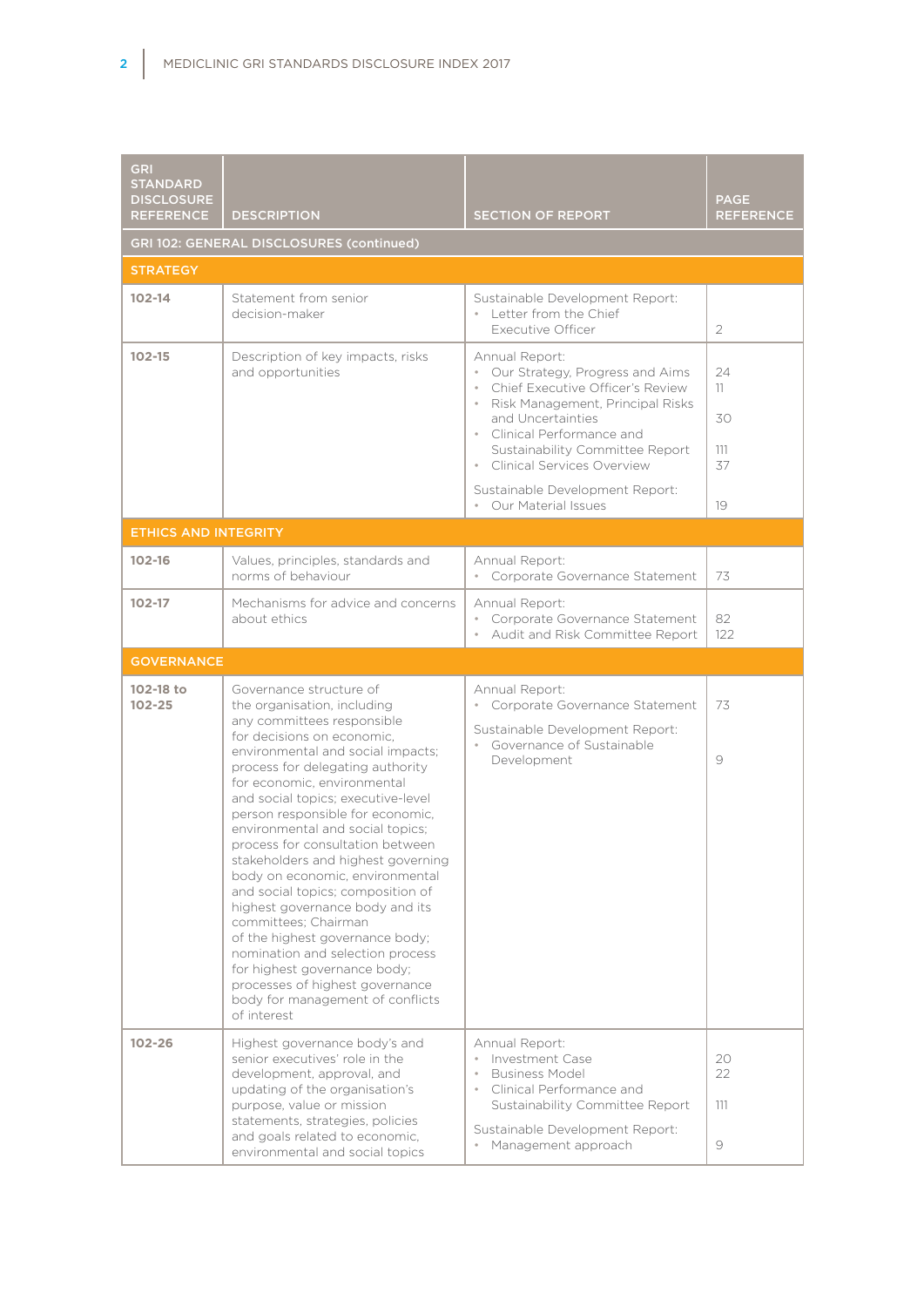| <b>GRI</b><br><b>STANDARD</b><br><b>DISCLOSURE</b><br><b>REFERENCE</b> | <b>DESCRIPTION</b>                                                                                                                                                                                                                                                                                                                                                                                                                                                                                                                                          | <b>SECTION OF REPORT</b>                                                                                                                                                                                                       | <b>PAGE</b><br><b>REFERENCE</b> |  |
|------------------------------------------------------------------------|-------------------------------------------------------------------------------------------------------------------------------------------------------------------------------------------------------------------------------------------------------------------------------------------------------------------------------------------------------------------------------------------------------------------------------------------------------------------------------------------------------------------------------------------------------------|--------------------------------------------------------------------------------------------------------------------------------------------------------------------------------------------------------------------------------|---------------------------------|--|
|                                                                        | GRI 102: GENERAL DISCLOSURES (continued)                                                                                                                                                                                                                                                                                                                                                                                                                                                                                                                    |                                                                                                                                                                                                                                |                                 |  |
| <b>GOVERNANCE (continued)</b>                                          |                                                                                                                                                                                                                                                                                                                                                                                                                                                                                                                                                             |                                                                                                                                                                                                                                |                                 |  |
| $102 - 27$<br>$102 - 28$                                               | Measures taken to develop and<br>enhance the highest governance<br>body's collective knowledge of<br>economic, environmental and social<br>topics; processes for evaluating<br>highest governance body's own<br>performance, particularly with<br>regard to economic, environmental<br>and social topics                                                                                                                                                                                                                                                    | Annual Report:<br>• Corporate Governance<br>Statement: Evaluation of the<br>Board, Committees, Chairman,<br>Individual Directors and the<br>Company Secretary<br>• Clinical Performance and<br>Sustainability Committee Report | 81<br>111                       |  |
| $102 - 29$<br>102-30<br>$102 - 31$                                     | Highest governance body's role in<br>identification and management of<br>economic, environmental and social<br>impacts, risks and opportunities;<br>review of the effectiveness of the<br>organisation's risk management<br>processes; frequency of review of<br>impacts, risks and opportunities                                                                                                                                                                                                                                                           | Annual Report:<br>• Risk Management, Principal Risks<br>and Uncertainties                                                                                                                                                      | 30                              |  |
| $102 - 32$                                                             | Highest committee or position that<br>formally reviews and approves the<br>organisation's sustainability report<br>and ensures that all material topics<br>are covered                                                                                                                                                                                                                                                                                                                                                                                      | Annual Report:<br>• Clinical Performance and<br>Sustainability Committee Report                                                                                                                                                | 111                             |  |
| $102 - 33$<br>$102 - 34$                                               | Process for communicating<br>critical concerns and nature and<br>total number of critical concerns<br>communicated to the highest<br>governing body                                                                                                                                                                                                                                                                                                                                                                                                         | Annual Report:<br>Clinical Performance and<br>Sustainability Committee Report                                                                                                                                                  | 111                             |  |
| 102-35 to<br>$102 - 39$                                                | Remuneration policies and linkage<br>between performance criteria in<br>remuneration policies and highest<br>governance body's and senior<br>executives' economic, environmental<br>and social topics; process for<br>determining remuneration; how<br>stakeholders' views are sought<br>and taken into account regarding<br>remuneration, including the results on<br>the voting on remuneration policies;<br>ratio of annual total compensation of<br>highest paid individual to the median<br>annual total compensation for all<br>employees per country | Annual Report:<br>· Directors' Remuneration Report                                                                                                                                                                             | 85                              |  |
| <b>STAKEHOLDER ENGAGEMENT</b>                                          |                                                                                                                                                                                                                                                                                                                                                                                                                                                                                                                                                             |                                                                                                                                                                                                                                |                                 |  |
| $102 - 40$<br>$102 - 42$<br>$102 - 43$<br>$102 - 44$                   | List of stakeholder groups<br>engaged by organisation; basis<br>for identification and selection<br>of stakeholders with whom to<br>engage; approaches to stakeholder<br>engagement; key topics and<br>concerns that have been raised<br>through stakeholder engagement<br>and how organisation responded                                                                                                                                                                                                                                                   | Sustainable Development Report:<br>Stakeholder engagement                                                                                                                                                                      | 10 <sup>°</sup>                 |  |
| $102 - 41$                                                             | Collective bargaining agreements                                                                                                                                                                                                                                                                                                                                                                                                                                                                                                                            | Sustainable Development Report:<br>· Material Issue 2: Address shortage<br>of healthcare practitioners (labour<br>relations and remuneration -<br>labour relations)                                                            | 36                              |  |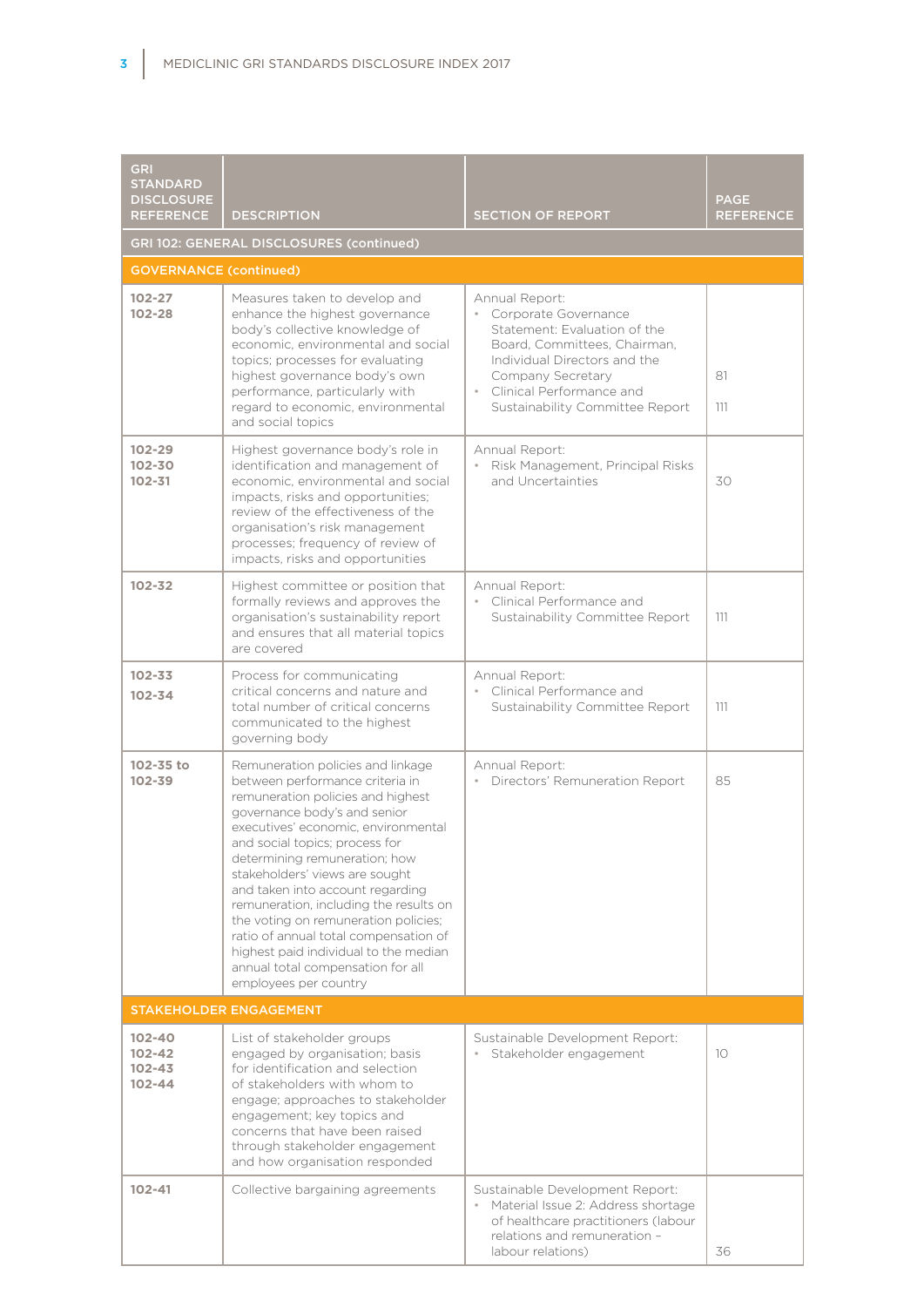| <b>GRI</b><br><b>STANDARD</b><br><b>DISCLOSURE</b><br><b>REFERENCE</b> | <b>DESCRIPTION</b>                                                                                                                                                                                                                                                                                                                                                      | <b>SECTION OF REPORT</b>                                                                                                                                                                                | <b>PAGE</b><br><b>REFERENCE</b> |
|------------------------------------------------------------------------|-------------------------------------------------------------------------------------------------------------------------------------------------------------------------------------------------------------------------------------------------------------------------------------------------------------------------------------------------------------------------|---------------------------------------------------------------------------------------------------------------------------------------------------------------------------------------------------------|---------------------------------|
|                                                                        | GRI 102: GENERAL DISCLOSURES (continued)                                                                                                                                                                                                                                                                                                                                |                                                                                                                                                                                                         |                                 |
| <b>REPORTING PRACTICE</b>                                              |                                                                                                                                                                                                                                                                                                                                                                         |                                                                                                                                                                                                         |                                 |
| 102-45 to<br>$102 - 56$                                                | Entities included in the consolidated<br>financial statements; Defining report<br>content and topic Boundaries; List<br>of material topics; Restatements of<br>information; Changes in reporting;<br>Reporting period; Date of most<br>recent report; Reporting cycle;<br>Contact point for questions<br>regarding the report; GRI content<br>index: External assurance | Annual Report:<br>· Report profile<br>Sustainable Development Report:<br>• Report Overview<br>Assurance<br>Governance of sustainable<br>development                                                     | IFC<br>3<br>62<br>9             |
|                                                                        | GRI 103: MANAGEMENT APPROACH                                                                                                                                                                                                                                                                                                                                            |                                                                                                                                                                                                         |                                 |
| $103-1$                                                                | Explanation of the material topic<br>and its boundary                                                                                                                                                                                                                                                                                                                   | This is dealt with in the reporting<br>of each material aspect                                                                                                                                          |                                 |
| $103 - 2$                                                              | The management approach and<br>its components                                                                                                                                                                                                                                                                                                                           | Sustainable Development Report:<br>• Management approach                                                                                                                                                | 9                               |
| $103 - 3$                                                              | Evaluation of the management<br>approach                                                                                                                                                                                                                                                                                                                                | Sustainable Development Report:<br>· Management approach                                                                                                                                                | 9                               |
|                                                                        | MATERIAL SPECIFIC STANDARD DISCLOSURES                                                                                                                                                                                                                                                                                                                                  |                                                                                                                                                                                                         |                                 |
|                                                                        | MATERIAL ISSUE 1: PROVIDE QUALITY HEALTHCARE SERVICES                                                                                                                                                                                                                                                                                                                   |                                                                                                                                                                                                         |                                 |
|                                                                        | <b>Aspect: Occupational health and safety</b>                                                                                                                                                                                                                                                                                                                           |                                                                                                                                                                                                         |                                 |
| $403 - 2$                                                              | Type of injury and rates of injury,<br>occupational diseases, lost days<br>and absenteeism, and number<br>of work-related fatalities by region<br>and by gender                                                                                                                                                                                                         | Sustainable Development Report:<br>• Material Issue 2: Address<br>shortage of healthcare<br>practitioners (employee<br>health and safety)                                                               | 40                              |
|                                                                        | <b>Aspect: Customer health and safety</b>                                                                                                                                                                                                                                                                                                                               |                                                                                                                                                                                                         |                                 |
| 416-1                                                                  | Assessment of the health and<br>safety impacts of product and<br>service categories                                                                                                                                                                                                                                                                                     | Annual Report<br>• Clinical Services Overview                                                                                                                                                           | 37                              |
|                                                                        | <b>Aspect: Marketing and labelling</b>                                                                                                                                                                                                                                                                                                                                  |                                                                                                                                                                                                         |                                 |
| 417-1<br>$417 - 2$<br>$417 - 3$                                        | Requirements for product and<br>service information and labelling;<br>Incidents of non-compliance<br>concerning product service<br>information and labelling; Incidents<br>of non-compliance concerning<br>marketing communications                                                                                                                                     | Sustainable Development Report:<br>Stakeholder engagement: Patients<br>Material Issue 1: Provide quality<br>healthcare services (key<br>performance indicators: patient<br>satisfaction and experience) | 10<br>22                        |
| <b>Aspect: Customer privacy</b>                                        |                                                                                                                                                                                                                                                                                                                                                                         |                                                                                                                                                                                                         |                                 |
| $418 - 1$                                                              | Substantiated complaints<br>concerning breaches of customer<br>privacy and losses of customer data                                                                                                                                                                                                                                                                      | Annual Report:<br>• Corporate Governance<br>Statement: information<br>and communications<br>technology governance                                                                                       | 83                              |
| <b>Aspect: Socio-economic compliance</b>                               |                                                                                                                                                                                                                                                                                                                                                                         |                                                                                                                                                                                                         |                                 |
| 419-1                                                                  | Significant fines and non-monetary<br>sanctions for non-compliance with<br>laws and/or regulations in the social<br>and economic area                                                                                                                                                                                                                                   | Annual Report:<br>• Corporate Governance<br>Statement: ethics and compliance                                                                                                                            | 82                              |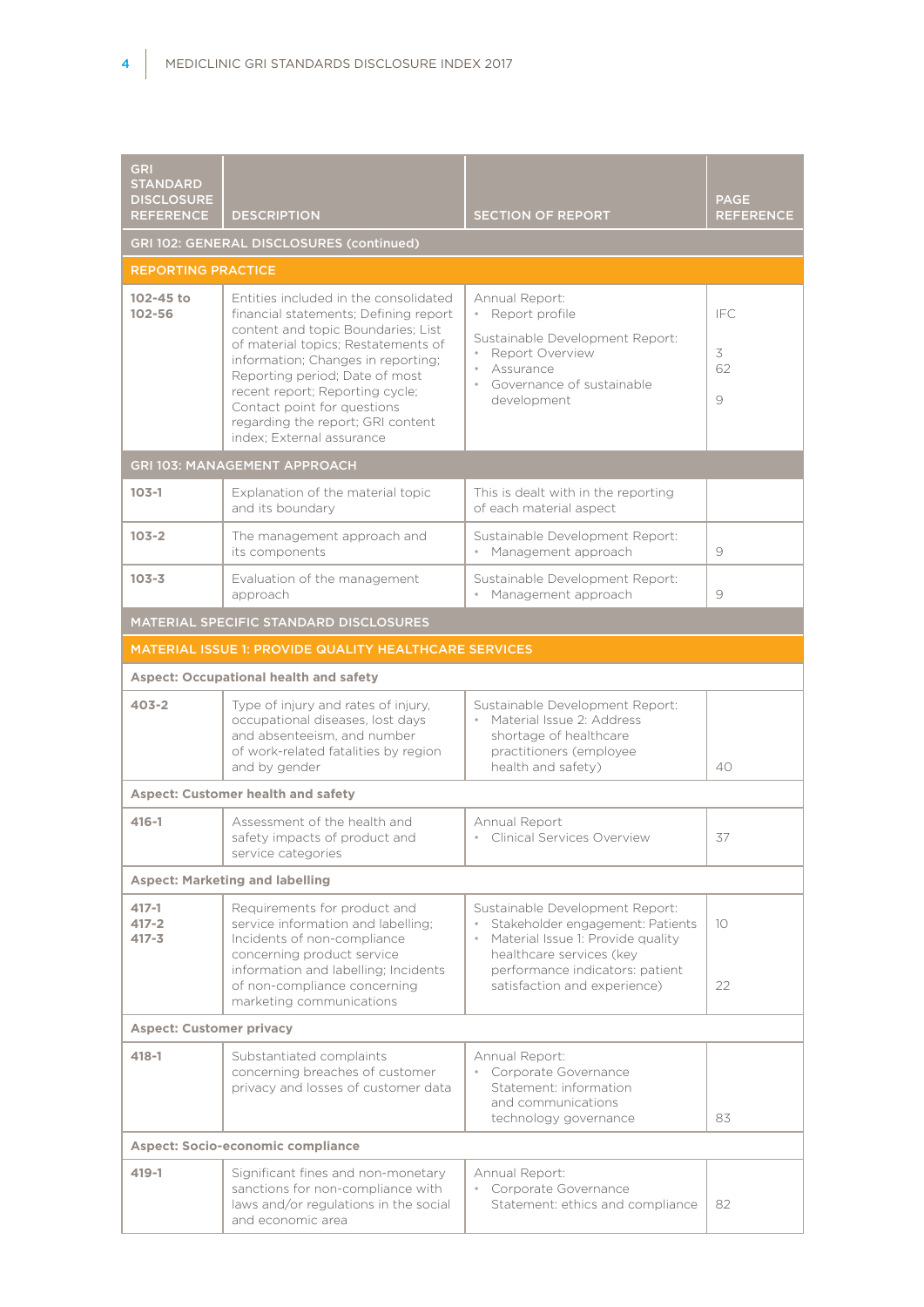| <b>GRI</b><br><b>STANDARD</b><br><b>DISCLOSURE</b><br><b>REFERENCE</b> | <b>DESCRIPTION</b>                                                                                                                                                                                                                                                                                    | <b>SECTION OF REPORT</b>                                                                                                                                                                             | <b>PAGE</b><br><b>REFERENCE</b> |
|------------------------------------------------------------------------|-------------------------------------------------------------------------------------------------------------------------------------------------------------------------------------------------------------------------------------------------------------------------------------------------------|------------------------------------------------------------------------------------------------------------------------------------------------------------------------------------------------------|---------------------------------|
|                                                                        | MATERIAL SPECIFIC STANDARD DISCLOSURES (continued)                                                                                                                                                                                                                                                    |                                                                                                                                                                                                      |                                 |
|                                                                        | <b>KEY PRIORITY 2: ADDRESS SHORTAGE OF HEALTHCARE PRACTITIONERS</b>                                                                                                                                                                                                                                   |                                                                                                                                                                                                      |                                 |
| <b>Aspect: Employment</b>                                              |                                                                                                                                                                                                                                                                                                       |                                                                                                                                                                                                      |                                 |
| $401-1$                                                                | Total number and rate of new<br>employee hires and terminations,<br>and employee turnover by age<br>group, gender and region                                                                                                                                                                          | Sustainable Development Report:<br>· Material Issue 2: Address<br>shortage of healthcare<br>practitioners (employee<br>recruitment and retention)                                                    | 30                              |
|                                                                        | <b>Aspect: Training and education</b>                                                                                                                                                                                                                                                                 |                                                                                                                                                                                                      |                                 |
| $404 - 2$                                                              | Type and scope of programmes<br>implemented and assistance<br>provided to upgrade employee<br>skills, and transition assistance<br>programmes provided to facilitate<br>continued employability and the<br>management of career endings<br>resulting from retirement or<br>termination of employment. | Sustainable Development Report:<br>• Material Issue 2: Address<br>shortage of healthcare<br>practitioners (training<br>and skills development)                                                       | 37                              |
|                                                                        | <b>MATERIAL ISSUE 3: CREATE AND SUSTAIN SHAREHOLDER VALUE</b>                                                                                                                                                                                                                                         |                                                                                                                                                                                                      |                                 |
|                                                                        | <b>Aspect: Economic performance</b>                                                                                                                                                                                                                                                                   |                                                                                                                                                                                                      |                                 |
| $201-1$                                                                | Direct economic value generated<br>and distributed                                                                                                                                                                                                                                                    | Annual Report:<br>• Business Model: business<br>outcomes                                                                                                                                             | 23                              |
|                                                                        | MATERIAL ISSUE 4: RESPONSIBLE USE OF NATURAL RESOURCES                                                                                                                                                                                                                                                |                                                                                                                                                                                                      |                                 |
| <b>Aspect: Energy</b>                                                  |                                                                                                                                                                                                                                                                                                       |                                                                                                                                                                                                      |                                 |
| $302-1$<br>$302 - 3$<br>$302 - 4$                                      | Energy consumption within the<br>organisation; energy intensity;<br>reduction of energy consumption                                                                                                                                                                                                   | Sustainable Development Report:<br>· Material Issue 4: Responsible<br>use of natural resources<br>(energy efficiency)                                                                                | 52                              |
| <b>Aspect: Emissions</b>                                               |                                                                                                                                                                                                                                                                                                       |                                                                                                                                                                                                      |                                 |
| $305-1$<br>$305 - 2$<br>$305 - 3$                                      | Direct greenhouse gas (GHG)<br>emissions (scope 1); indirect GHG<br>emissions (scope 2); other indirect<br>GHG emissions (scope 3);                                                                                                                                                                   | Sustainable Development Report:<br>• Material Issue 4: Responsible<br>use of natural resources<br>(carbon emissions)                                                                                 | 49                              |
| <b>Aspect: Compliance</b>                                              |                                                                                                                                                                                                                                                                                                       |                                                                                                                                                                                                      |                                 |
| $307-1$                                                                | Monetary value of fines and number<br>of non-monetary sanctions for non-<br>compliance with environmental laws<br>and regulations                                                                                                                                                                     | Sustainable Development Report:<br>· Material Issue 4: Responsible<br>use of natural resources                                                                                                       | 47                              |
| MATERIAL ISSUE 5: GOVERNANCE AND CORPORATE SOCIAL RESPONSIBILITY       |                                                                                                                                                                                                                                                                                                       |                                                                                                                                                                                                      |                                 |
| <b>Aspect: Diversity and equal opportunity</b>                         |                                                                                                                                                                                                                                                                                                       |                                                                                                                                                                                                      |                                 |
| $405 - 1$                                                              | Composition of governance bodies<br>and breakdown of employees per<br>employee category according to<br>gender, age group, minority group<br>membership and other indicators<br>of diversity                                                                                                          | Annual Report<br>· Directors' Report: employees<br>Sustainable Development Report:<br>• Material Issue 2: Address<br>shortage of healthcare<br>practitioners (employee<br>recruitment and retention) | 126<br>30                       |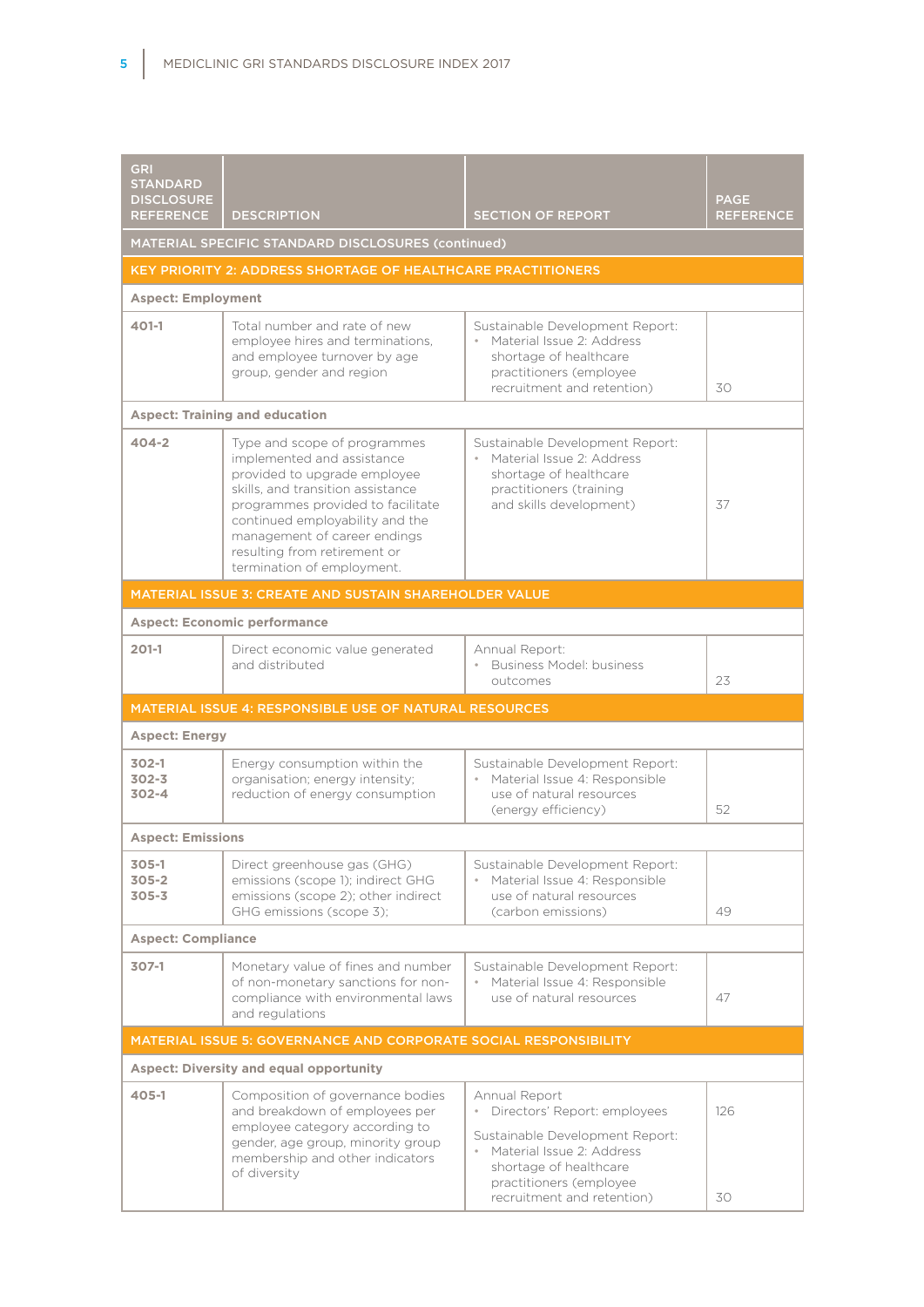| <b>GRI</b><br><b>STANDARD</b><br><b>DISCLOSURE</b><br><b>REFERENCE</b> | <b>DESCRIPTION</b>                                                                                                                    | <b>SECTION OF REPORT</b>                                                                                                                                                            | <b>PAGE</b><br><b>REFERENCE</b> |
|------------------------------------------------------------------------|---------------------------------------------------------------------------------------------------------------------------------------|-------------------------------------------------------------------------------------------------------------------------------------------------------------------------------------|---------------------------------|
|                                                                        | MATERIAL SPECIFIC STANDARD DISCLOSURES (continued)                                                                                    |                                                                                                                                                                                     |                                 |
|                                                                        |                                                                                                                                       | MATERIAL ISSUE 5: GOVERNANCE AND CORPORATE SOCIAL RESPONSIBILITY (continued)                                                                                                        |                                 |
| <b>Aspect: Non-discrimination</b>                                      |                                                                                                                                       |                                                                                                                                                                                     |                                 |
| $406 - 1$                                                              | Incidents of discrimination and<br>corrective actions taken                                                                           | Sustainable Development Report:<br>• Material Issue 5: Governance and<br>corporate social responsibility<br>(human rights and rights of<br>indigenous people)                       | 59                              |
| <b>Aspect: Local communities</b>                                       |                                                                                                                                       |                                                                                                                                                                                     |                                 |
| $413 - 1$                                                              | Operations with local community<br>engagement, impact assessments,<br>and development programmes                                      | Sustainable Development Report:<br>· Stakeholder engagement:<br>Community<br>• Material Issue 5: Governance and<br>corporate social responsibility<br>(corporate social investment) | 18<br>60                        |
| <b>Aspect: Anti-corruption</b>                                         |                                                                                                                                       |                                                                                                                                                                                     |                                 |
| $205 - 3$                                                              | Confirmed incidents of corruption<br>and actions taken                                                                                | Annual Report:<br>• Corporate Governance<br>Statement: fraud and corruption<br>Audit and Risk Committee Report                                                                      | 82<br>114                       |
|                                                                        | <b>Aspect: Anti-competitive behaviour</b>                                                                                             |                                                                                                                                                                                     |                                 |
| $206-1$                                                                | Total number of legal actions for<br>anti-competitive behaviour, anti-<br>trust and monopoly practices                                | Annual Report:<br>• Corporate Governance<br>Statement: competition laws                                                                                                             | 82                              |
|                                                                        | <b>Aspect: Socio-economic compliance</b>                                                                                              |                                                                                                                                                                                     |                                 |
| $419 - 1$                                                              | Significant fines and non-monetary<br>sanctions for non-compliance with<br>laws and/or regulations in the social<br>and economic area | Annual Report:<br>• Corporate Governance<br>Statement: ethics and compliance                                                                                                        | 82                              |
|                                                                        | OTHER SPECIFIC STANDARD DISCLOSURES                                                                                                   |                                                                                                                                                                                     |                                 |
| CATEGORY: ECONOMIC                                                     |                                                                                                                                       |                                                                                                                                                                                     |                                 |
|                                                                        | <b>Aspect: Economic performance</b>                                                                                                   |                                                                                                                                                                                     |                                 |
| $201 - 2$                                                              | Financial implications and other<br>risks and opportunities for the<br>organisation's activities due to<br>climate change             | Sustainable Development Report:<br>• Material Issue 4: Responsible use<br>of natural resources (why this is<br>important to the business)                                           | 47                              |
| $201 - 3$                                                              | Coverage of the organisation's<br>defined benefit plan obligations<br>and other retirement plans                                      | Sustainable Development Report:<br>• Material Issue 2: Address<br>shortage of healthcare<br>practitioners (labour relations<br>and remuneration - employee<br>remuneration)         | 35                              |
| $201 - 4$                                                              | Financial assistance received<br>from government                                                                                      | Sustainable Development Report:<br>· Stakeholder engagement:<br>Government and authorities                                                                                          | 15                              |
| <b>Aspect: Market presence</b>                                         |                                                                                                                                       |                                                                                                                                                                                     |                                 |
| $202 - 1$                                                              | Ratios of standard entry-level<br>wage by gender compared to local<br>minimum wage at locations of<br>significant operation           | Sustainable Development Report:<br>· Material Issue 2: Address shortage<br>of healthcare practitioners (labour<br>relations and remuneration -<br>employee remuneration)            | 35                              |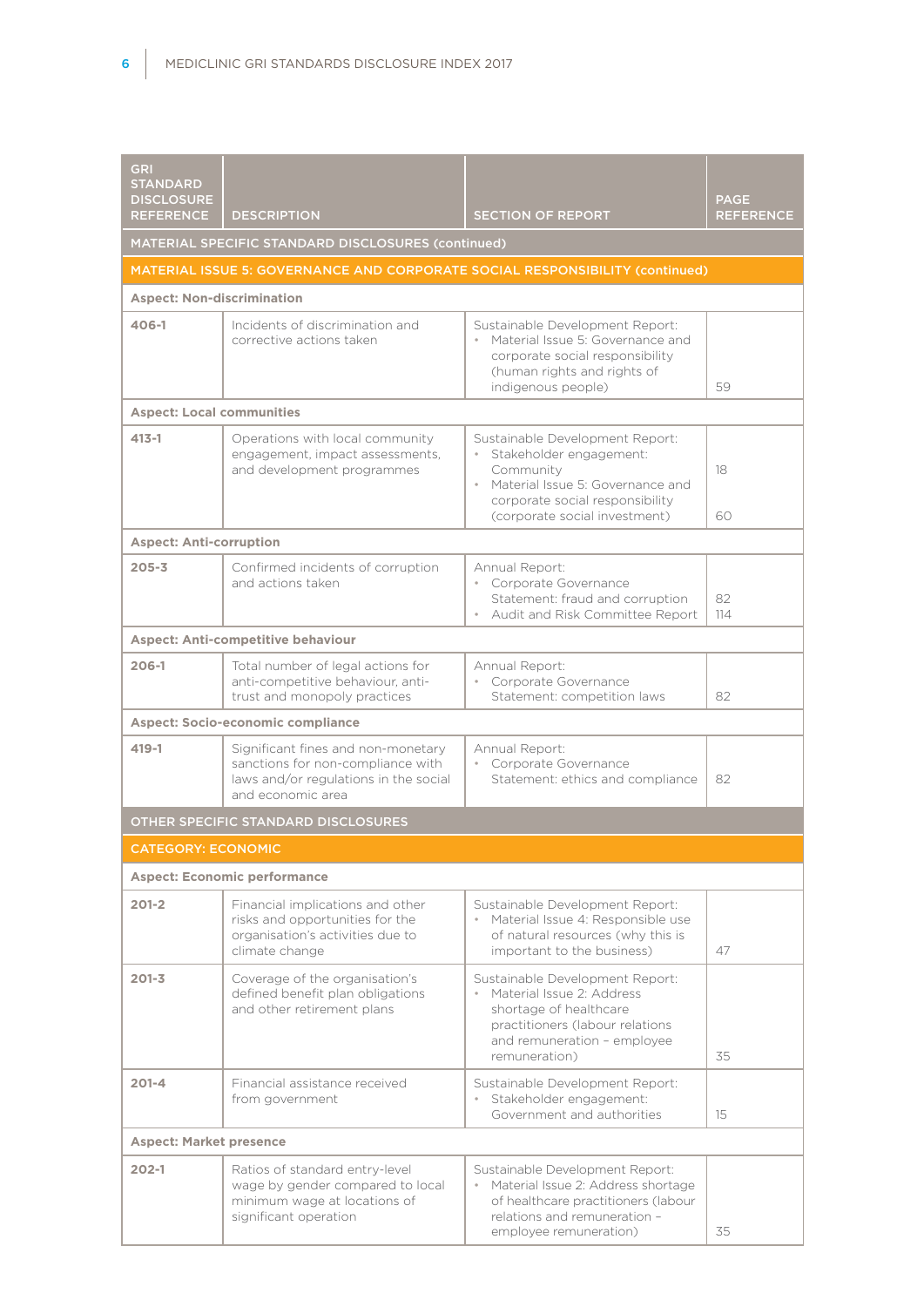| <b>GRI</b><br><b>STANDARD</b><br><b>DISCLOSURE</b><br><b>REFERENCE</b> | <b>DESCRIPTION</b>                                                                                                                                                                                                                                                                                                                                                                                      | <b>SECTION OF REPORT</b>                                                                                                                                                                                                                               | <b>PAGE</b><br><b>REFERENCE</b> |
|------------------------------------------------------------------------|---------------------------------------------------------------------------------------------------------------------------------------------------------------------------------------------------------------------------------------------------------------------------------------------------------------------------------------------------------------------------------------------------------|--------------------------------------------------------------------------------------------------------------------------------------------------------------------------------------------------------------------------------------------------------|---------------------------------|
|                                                                        | OTHER SPECIFIC STANDARD DISCLOSURES (continued)                                                                                                                                                                                                                                                                                                                                                         |                                                                                                                                                                                                                                                        |                                 |
|                                                                        | <b>CATEGORY: ECONOMIC (continued)</b>                                                                                                                                                                                                                                                                                                                                                                   |                                                                                                                                                                                                                                                        |                                 |
|                                                                        | <b>Aspect: Market presence (continued)</b>                                                                                                                                                                                                                                                                                                                                                              |                                                                                                                                                                                                                                                        |                                 |
| $202 - 2$                                                              | Proportion of senior management<br>hired from the local community at<br>locations of significant operation                                                                                                                                                                                                                                                                                              | Sustainable Development Report:<br>• Material Issue 2: Address<br>shortage of healthcare<br>practitioners (labour relations<br>and remuneration -<br>labour relations)                                                                                 | 36                              |
|                                                                        | <b>Aspect: Indirect Economic Impacts</b>                                                                                                                                                                                                                                                                                                                                                                |                                                                                                                                                                                                                                                        |                                 |
| $203-1$                                                                | Infrastructure investments and<br>services supported                                                                                                                                                                                                                                                                                                                                                    | Sustainable Development Report:<br>· Stakeholder Engagement:<br>Community                                                                                                                                                                              | 18                              |
| $203 - 2$                                                              | Significant indirect economic<br>impacts, including the extent<br>of impacts                                                                                                                                                                                                                                                                                                                            | Sustainable Development Report:<br>• Material Issue 5: Governance and<br>corporate social responsibility<br>(corporate social investment)<br>Material Issue 2: Address<br>shortage of healthcare<br>practitioners (training and<br>skills development) | 60<br>37                        |
| <b>Procurement practices</b>                                           |                                                                                                                                                                                                                                                                                                                                                                                                         |                                                                                                                                                                                                                                                        |                                 |
| $204-1$                                                                | Proportion of spending on local<br>suppliers at significant locations<br>of operation                                                                                                                                                                                                                                                                                                                   | Sustainable Development Report:<br>• Material Issue 1: Provide quality<br>healthcare services (procurement<br>and supply chain management)                                                                                                             | 25                              |
|                                                                        | <b>CATEGORY: ENVIRONMENTAL</b>                                                                                                                                                                                                                                                                                                                                                                          |                                                                                                                                                                                                                                                        |                                 |
| <b>Aspect: Materials</b>                                               |                                                                                                                                                                                                                                                                                                                                                                                                         |                                                                                                                                                                                                                                                        |                                 |
| $301-1$<br>$301 - 2$                                                   | Materials used by weight or volume;<br>Recycled input materials used                                                                                                                                                                                                                                                                                                                                    | Not reported                                                                                                                                                                                                                                           | ÷,                              |
| <b>Aspect: Energy</b>                                                  |                                                                                                                                                                                                                                                                                                                                                                                                         |                                                                                                                                                                                                                                                        |                                 |
| $302 - 2$<br>$302 - 5$                                                 | Energy consumption outside the<br>Organisation; Reductions in<br>energy requirements of products<br>and services                                                                                                                                                                                                                                                                                        | Sustainable Development Report:<br>• Material Issue 4: Responsible<br>use of natural resources<br>(energy efficiency)                                                                                                                                  | 52                              |
| <b>Aspect: Water</b>                                                   |                                                                                                                                                                                                                                                                                                                                                                                                         |                                                                                                                                                                                                                                                        |                                 |
| $303-1$<br>$303 - 2$<br>$303 - 3$                                      | Total water withdrawal by source;<br>Water sources significantly affected<br>by withdrawal of water; Percentage<br>and total volume of water recycled<br>and reused                                                                                                                                                                                                                                     | Sustainable Development Report:<br>· Material Issue 4: Responsible<br>use of natural resources<br>(water usage)                                                                                                                                        | 54                              |
| <b>Aspect: Biodiversity</b>                                            |                                                                                                                                                                                                                                                                                                                                                                                                         |                                                                                                                                                                                                                                                        |                                 |
| $304-1$<br>$304 - 2$<br>$304 - 3$<br>$304 - 4$                         | Operational sites owned, leased,<br>managed in, or adjacent to,<br>protected areas and areas of high<br>biodiversity value outside protected<br>areas; Significant impacts of<br>activities, products and services on<br>biodiversity; Habitats protected or<br>restored; Number of IUCN Red List<br>species and national conservation<br>list species with habitats in areas<br>affected by operations | Sustainable Development Report:<br>• Material Issue 4: Responsible<br>use of natural resources (effective<br>environmental management)                                                                                                                 | 48                              |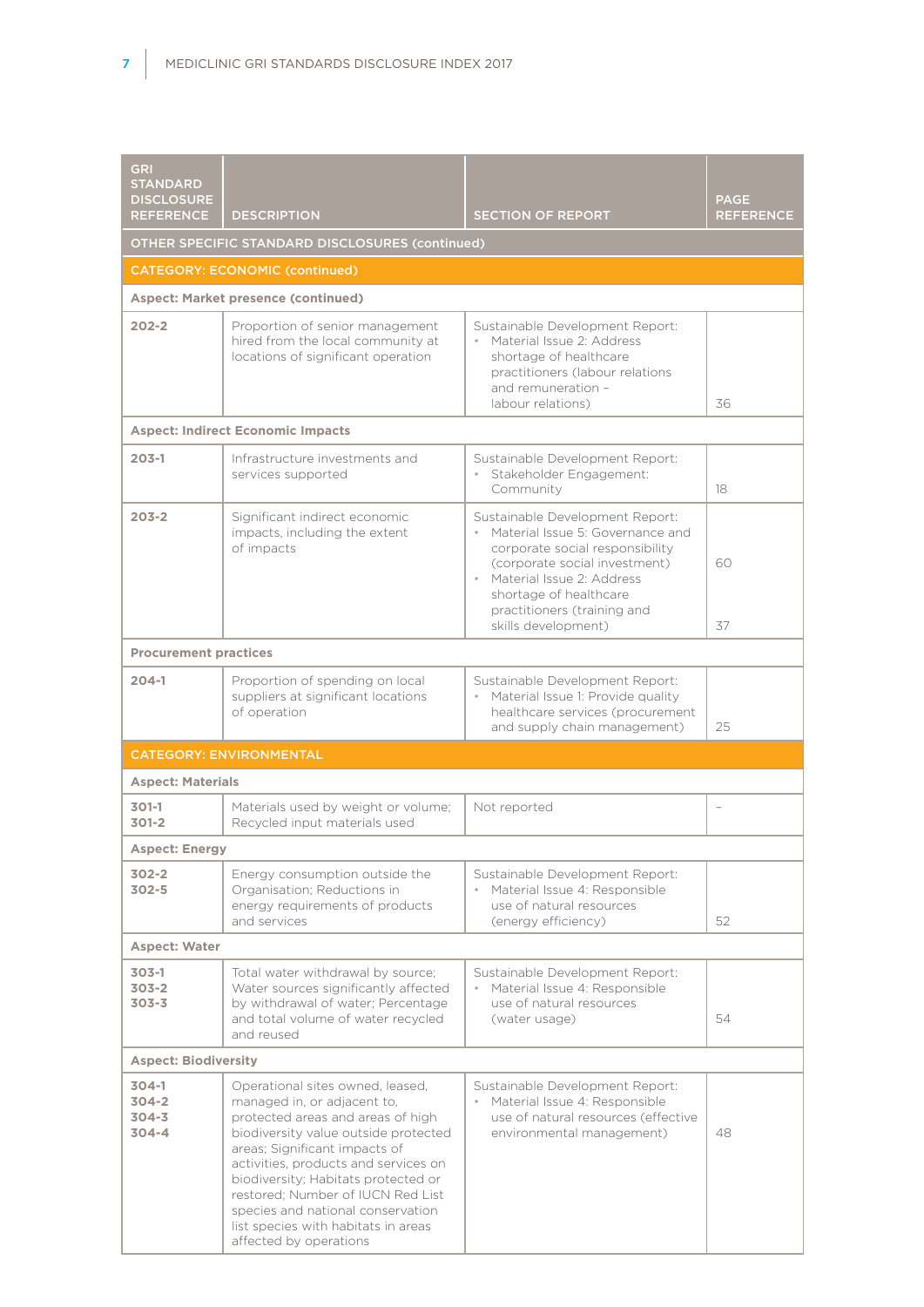| <b>GRI</b><br><b>STANDARD</b><br><b>DISCLOSURE</b>    |                                                                                                                                                                                                               |                                                                                                                                                                        | <b>PAGE</b>      |
|-------------------------------------------------------|---------------------------------------------------------------------------------------------------------------------------------------------------------------------------------------------------------------|------------------------------------------------------------------------------------------------------------------------------------------------------------------------|------------------|
| <b>REFERENCE</b>                                      | <b>DESCRIPTION</b><br>OTHER SPECIFIC STANDARD DISCLOSURES (continued)                                                                                                                                         | <b>SECTION OF REPORT</b>                                                                                                                                               | <b>REFERENCE</b> |
|                                                       | <b>CATEGORY: ENVIRONMENTAL (continued)</b>                                                                                                                                                                    |                                                                                                                                                                        |                  |
| <b>Aspect: Emissions</b>                              |                                                                                                                                                                                                               |                                                                                                                                                                        |                  |
| $305 - 4$<br>$305 - 5$<br>$305 - 6$<br>$305 - 7$      | GHG emissions intensity; Reduction<br>of GHG emissions; Emissions of<br>ozone-depleting substances (ODS);<br>NOx, SOx and other significant<br>air emissions                                                  | Sustainable Development Report:<br>· Material Issue 4: Responsible<br>use of natural resources<br>(carbon emissions)                                                   | 49               |
| <b>Aspect: Effluents and waste</b>                    |                                                                                                                                                                                                               |                                                                                                                                                                        |                  |
| $306-1$<br>$306-2$<br>$306 - 3$<br>306-4<br>$306 - 5$ | Total water discharge by quality<br>and destination; Waste by type and<br>disposal method; Significant spills;<br>Transport of hazardous waste; Water<br>bodies affected by water discharges<br>and/or runoff | Sustainable Development Report:<br>• Material Issue 4: Responsible<br>use of natural resources<br>(waste management)                                                   | 55               |
| <b>Aspect: Materials</b>                              |                                                                                                                                                                                                               |                                                                                                                                                                        |                  |
| $301 - 3$                                             | Percentage of products sold and<br>their packaging materials reclaimed                                                                                                                                        | Not applicable                                                                                                                                                         |                  |
|                                                       | <b>Aspect: Supplier environmental assessment</b>                                                                                                                                                              |                                                                                                                                                                        |                  |
| $308-1$<br>$308-2$                                    | New suppliers that were screened<br>using environmental criteria;<br>Negative environmental impacts in<br>the supply chain and actions taken                                                                  | Not reported                                                                                                                                                           |                  |
|                                                       | CATEGORY: SOCIAL (LABOUR PRACTICES AND DECENT WORK)                                                                                                                                                           |                                                                                                                                                                        |                  |
| <b>Aspect: Employment</b>                             |                                                                                                                                                                                                               |                                                                                                                                                                        |                  |
| $401 - 2$                                             | Benefits provided to full-time<br>employees, that are not provided to                                                                                                                                         | Sustainable Development Report:                                                                                                                                        |                  |
|                                                       | temporary or part-time employees.<br>by major operations                                                                                                                                                      | • Material Issue 2: Address shortage<br>of healthcare practitioners (labour<br>relations and remuneration -<br>employee remuneration)                                  | 35               |
| $401 - 3$                                             | Return to work retention rates after<br>parental leave                                                                                                                                                        | Sustainable Development Report:<br>• Material Issue 2: Address<br>shortage of healthcare<br>practitioners (employee<br>recruitment and retention)                      | 30               |
|                                                       | <b>Aspect: Labour/management relations</b>                                                                                                                                                                    |                                                                                                                                                                        |                  |
| $402 - 1$                                             | Minimum notice period(s) regarding<br>operational changes                                                                                                                                                     | Sustainable Development Report:<br>• Material Issue 2: Address<br>shortage of healthcare<br>practitioners (labour relations<br>and remuneration -<br>labour relations) | 36               |
|                                                       | <b>Aspect: Occupational health and safety</b>                                                                                                                                                                 |                                                                                                                                                                        |                  |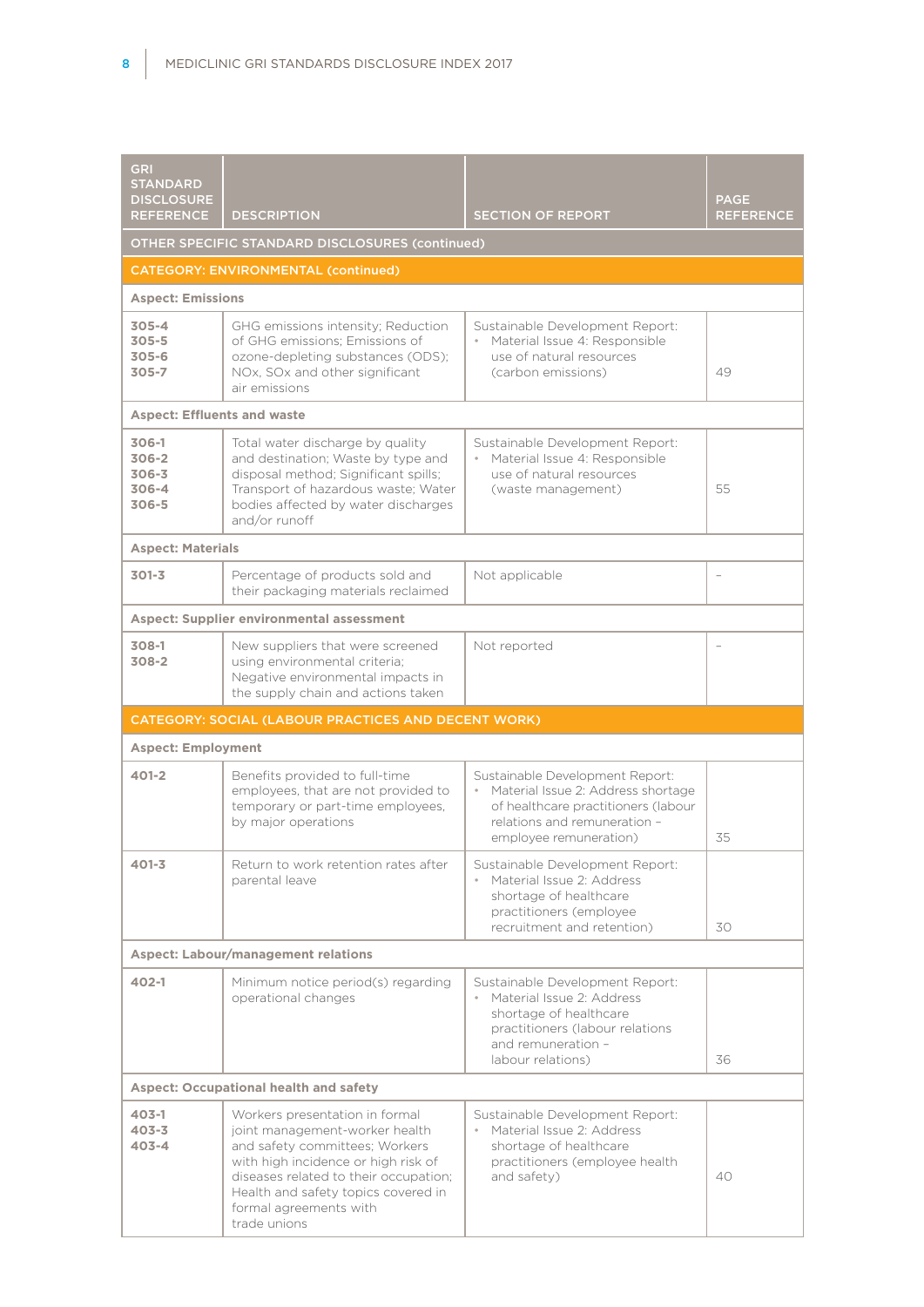| <b>GRI</b><br><b>STANDARD</b><br><b>DISCLOSURE</b><br><b>REFERENCE</b> | <b>DESCRIPTION</b>                                                                                                                                                                        | <b>SECTION OF REPORT</b>                                                                                                                                               | <b>PAGE</b><br><b>REFERENCE</b> |
|------------------------------------------------------------------------|-------------------------------------------------------------------------------------------------------------------------------------------------------------------------------------------|------------------------------------------------------------------------------------------------------------------------------------------------------------------------|---------------------------------|
|                                                                        | OTHER SPECIFIC STANDARD DISCLOSURES (continued)                                                                                                                                           |                                                                                                                                                                        |                                 |
|                                                                        | CATEGORY: SOCIAL (LABOUR PRACTICES AND DECENT WORK) (continued)                                                                                                                           |                                                                                                                                                                        |                                 |
|                                                                        | <b>Aspect: Training and education</b>                                                                                                                                                     |                                                                                                                                                                        |                                 |
| $404 - 1$<br>$404 - 3$                                                 | Average hours of training per year<br>per employee and percentage<br>of employees receiving regular<br>performance and career<br>development reviews                                      | Sustainable Development Report:<br>• Material Issue 2: Address<br>shortage of healthcare<br>practitioners (training and<br>skills development)                         | 37                              |
|                                                                        | <b>Aspect: Diversity and equal Opportunity</b>                                                                                                                                            |                                                                                                                                                                        |                                 |
| $405 - 2$                                                              | Ratio of basic salary and<br>remuneration of men to women<br>by employee category                                                                                                         | Not reported                                                                                                                                                           | $\overline{\phantom{0}}$        |
|                                                                        | Aspect: Freedom of association and collective bargaining                                                                                                                                  |                                                                                                                                                                        |                                 |
| 407-1                                                                  | Operations and suppliers in which<br>the right to exercise freedom of<br>association and collective bargaining<br>may be at risk                                                          | Sustainable Development Report:<br>· Material Issue 2: Address<br>shortage of healthcare<br>practitioners (labour relations<br>and remuneration -<br>labour relations) | 36                              |
|                                                                        | <b>CATEGORY: SOCIAL (HUMAN RIGHTS)</b>                                                                                                                                                    |                                                                                                                                                                        |                                 |
| <b>Aspect: Investment</b>                                              |                                                                                                                                                                                           |                                                                                                                                                                        |                                 |
| $412 - 3$                                                              | Total number and percentage of<br>significant investment agreements<br>and contracts that include human<br>rights clauses or that have<br>undergone human rights screening                | Not reported                                                                                                                                                           |                                 |
| $412 - 2$                                                              | Total hours of employee training on<br>policies and procedures concerning<br>aspects of human rights that are<br>relevant to operations, including the<br>percentage of employees trained | Not reported                                                                                                                                                           | $\overline{\phantom{a}}$        |
|                                                                        | Aspect: Child labour and forced/compulsory labour                                                                                                                                         |                                                                                                                                                                        |                                 |
| 408-1<br>409-1                                                         | Operations and suppliers at<br>significant risk for incidents of child<br>labour; Operations and suppliers<br>at significant risk for incidents of<br>forced or compulsory labour         | Not applicable                                                                                                                                                         |                                 |
| <b>Aspect: Security practices</b>                                      |                                                                                                                                                                                           |                                                                                                                                                                        |                                 |
| 410-1                                                                  | Security personnel trained in human<br>rights policies or procedures                                                                                                                      | Not applicable                                                                                                                                                         |                                 |
| <b>Aspect: Rights of indigenous people</b>                             |                                                                                                                                                                                           |                                                                                                                                                                        |                                 |
| 411-1                                                                  | Incidents of violations involving<br>rights of indigenous people                                                                                                                          | Sustainable Development Report:<br>• Material Issue 5: Governance and<br>corporate social responsibility<br>(human rights and rights of<br>indigenous people)          | 59                              |